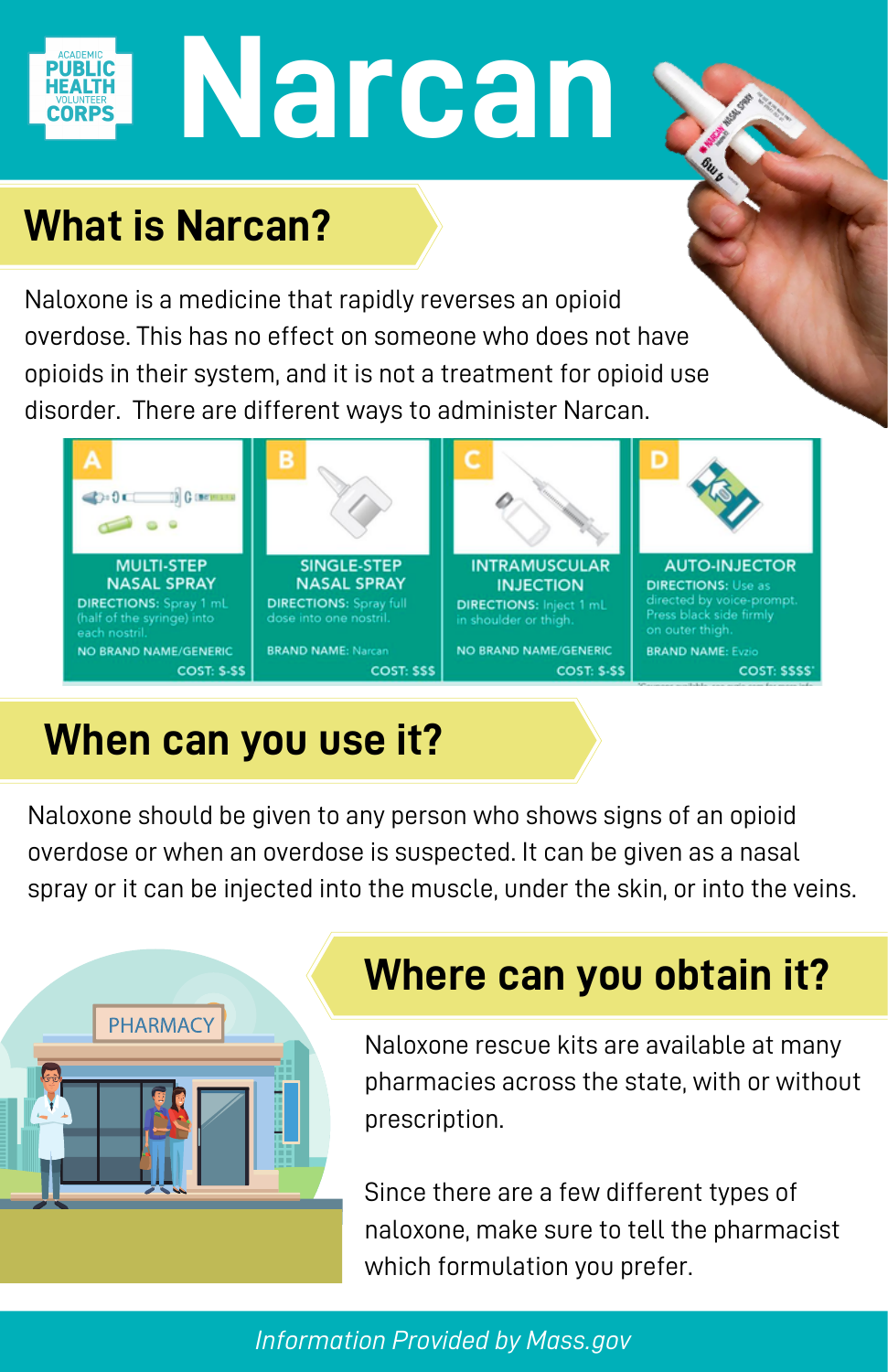

## **Narcan**

## **How to respond to an overdose**



#### **Check for signs of an overdose**

Slowed or stopped breathing, Gurgling, or snoring sounds while breathing. Blue-gray lips and fingertips. Not reacting when you rub your knuckles on their chest



#### **Give Naloxone**

Place tip into one nostril of person's nose. Push pump to release the entire dose. If no response, keep giving doses every 3 minutes, changing nostrils each time



Say "someone isn't breathing" and/or, "I think it's an overdose"



#### **Give rescue breaths/CPR**

Make sure mouth is clear. Tilt head back, lift chin, pinch nose. Give 1 breath every 5 seconds. Make sure chest rises and falls with each breath



*Information Provided by Mass.gov*